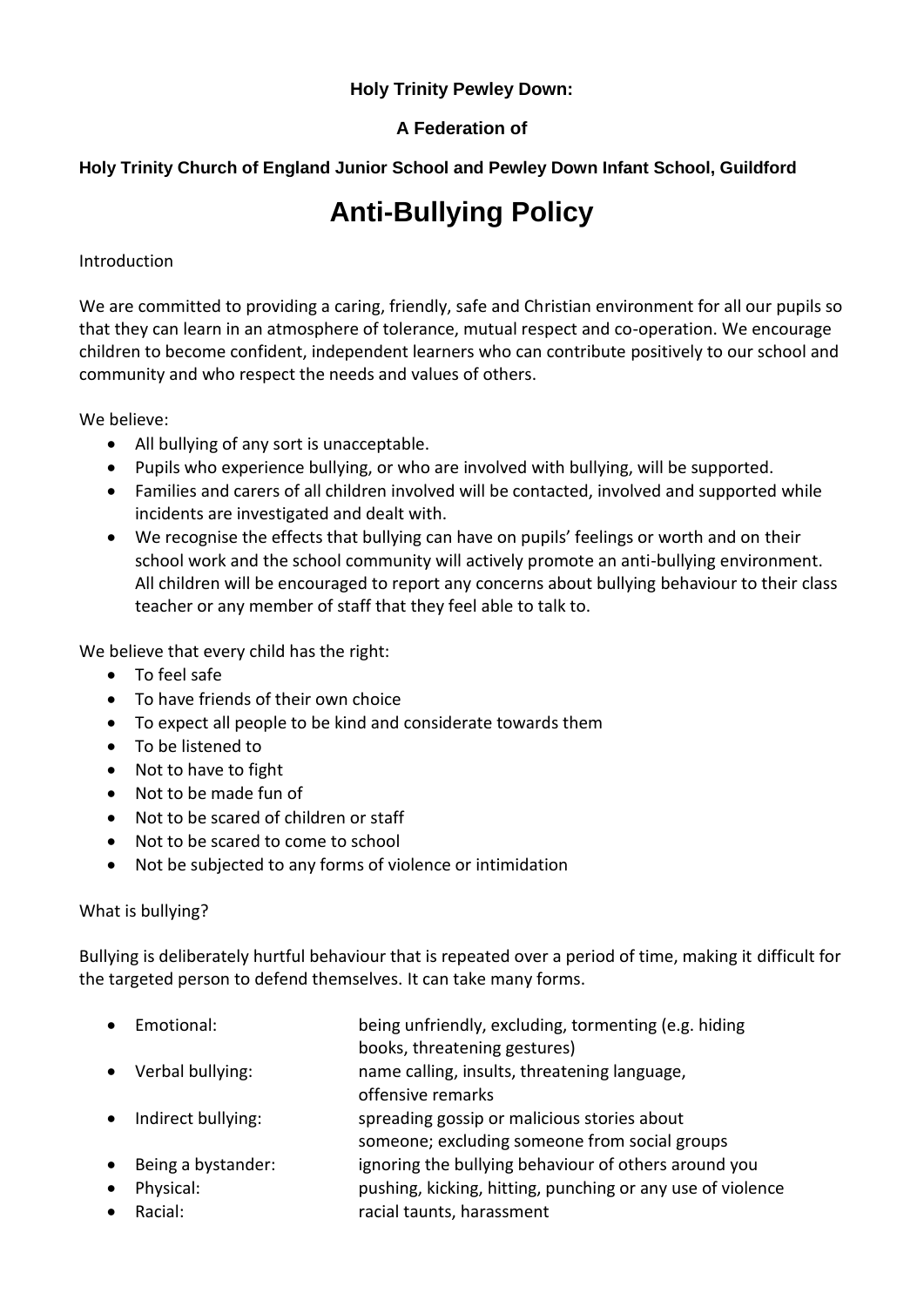- Sexual: unwanted physical contact or sexually abusive
- 
- comments, including exploitation
- Homophobic: because of, or focussing on, the issue of sexuality
- Cyber bullying: any form of bullying using a mobile phone, chat rooms,
- social networking sites, instant messaging or email • Faith based bullying: Using insulting or derogatory names for another group because of their differing religious beliefs (radicalisation)

It may also be:

- The same person or group always leaving someone out.
- Someone making threats of violence against someone else.
- Someone damaging or hiding someone else's kit, clothes or belongings deliberately.
- Someone trying to force someone else to do something they do not want to do.
- Someone demanding money/goods with threats.

## Radicalisation:

As a school we recognise that safeguarding against radicalisation is no different to safeguarding against any other vulnerability*.* Appendix 4 of the Child Protection (Safeguarding) Policy sets out our beliefs, strategies and procedures to protect vulnerable individuals from being radicalised or exposed to extremism, by identifying who they are and providing them with support.

Responding to incidents

# **WHAT WILL WE DO AS A SCHOOL?**

All reports will be taken seriously and in the first instance will be followed up by the class Teacher (CT). Children will be reassured that they do not deserve to be bullied. If the CT feels it is necessary to do so and it is clear that actual bullying has taken place the incident the CT will seek support from a member of the senior leadership team.

- We will assure them that it was right to report the incident.
- We will encourage them to talk about how they feel.
- We will try to ascertain the extent of the problem.
- We will engage them in making choices about how the matter might be resolved.
- We will try to ensure that they feel safe.
- We will discuss strategies for being safe and staying safe.
- We will ask them to report immediately any further incidents to us.
- We will affirm that bullying can be stopped and that our school will persist with intervention until it does.
- We will involve their friends/older pupils in peer support/buddy system/mediation.

The following will happen:

- We will interview the pupil (or pupils) involved in bullying separately.
- We will listen to their version of events.
- We will talk to anyone else who may have witnessed the bullying.
- We will reinforce the message that bullying is not acceptable and that we expect bullying to stop.
- We will consider sanctions under our school's rewards and behaviour policy.
- We will keep records of incidents that we become aware of and how we responded to them.
- We will follow up after incidents to check that the bullying has not started again.